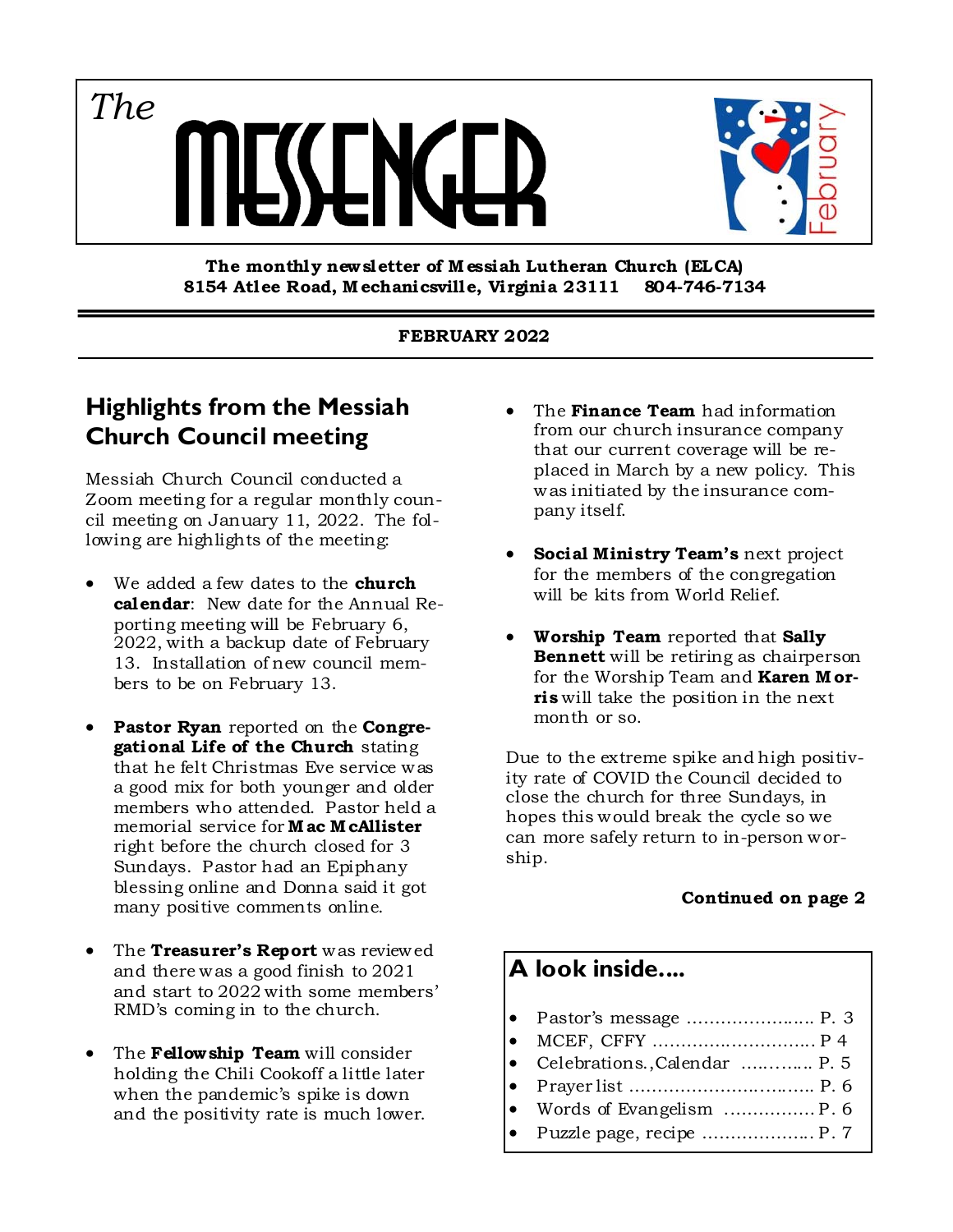#### *The Messenger*

**Published monthly by Messiah Lutheran Church, ELCA 8154 Atlee Road, M echanicsville, VA 23111 Church Off ice: (804) 746-7134 FAX: (804) 746-5579** 

> **Rev. Ryan Radtke, Pastor Email: messiahmechpr@gmail.com Ph: 507-360-7276 Office hours: TBA**

**Davina Winn, Administrative Assistant Office email: messiahmech@gmail.com Office hours: Mon. & W ed. 7:30 am—3 pm Tues., Thurs., Fri. 7:30 am—12 pm** 

> **Susie Weaver, Newsletter Editor Ph: 804-559-3503 Email: susiew 51@comcast.net**

**VISIT OUR M LC W EBSITE: http://www .messiahmech.com** 

#### **Highlights from Council meeting Continued from page 1**

When returning to in-person worship, we need to expect that all persons wear masks and have fellowship outside in the parking lot.

We took down the sign dedicating sides of the church to social distancing, because no one was really following it; and, if all are wearing masks, it isn't necessary.

Council thanked out-going council members **James Anderson**, **Karen Morris** and **Donna Shaw** for their service on council and as the executive team.

 - **Karen M orris**, Church Council Secretary

### **Your 2022 Church Council And Associate Members**

**Dianne Absher Theresa Gigante M arilyn Gunn Anita Philp Roger Schroeder Diana Sondor Debbie W alker Heather Williams** 

**Shawn W armbrod** ….…..Treasurer **Bill W eaver…….** Financial Secretary  **Sue Gilnett, RN**...Parish Nurse

Thank you to **Anita Philp** and **Diana Sondor** for serving a second term on the church council. Thanks, also, to **Theresa Gigante**, **M arilyn Gunn**, and **Heather Williams** for serving their first term.

*Council members are to be installed on February 13th. Officers and liaison assignment will be determined shortly afterward.* 



**Pastor Ryan's office hours** are posted for the upcoming week in each Sunday's bulletin. Schedule an appointment via messiahmechpr@gmail.com<br>And 507-360-7276 507-360-7276

Pastor Ryan's day off is Monday.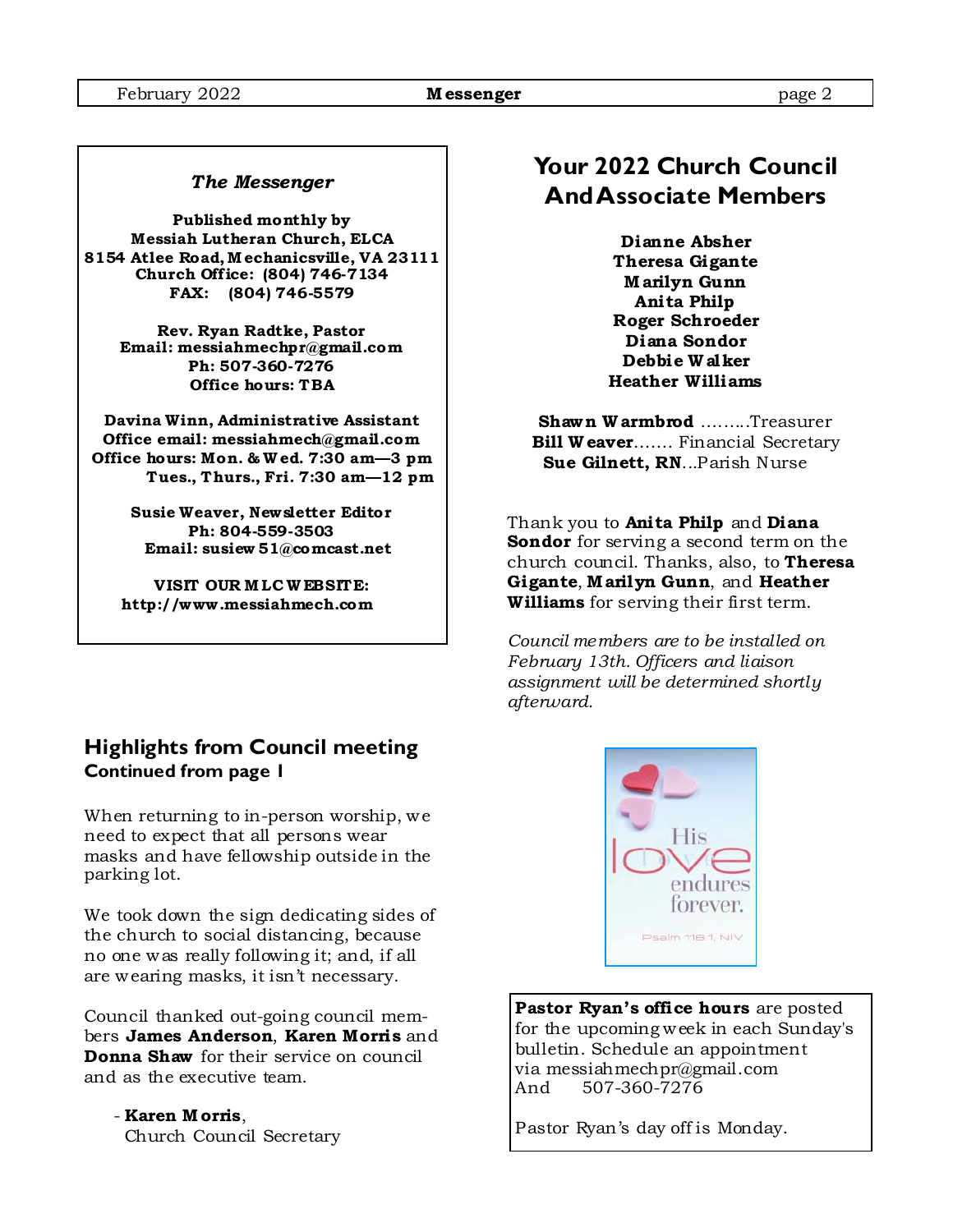### **Pastor's message**

True story: my mom once warned me not to pray for patience. She said that she had prayed for patience in the past, and had had a chance to use it ever since.

I think all of us have had our patience stretched over the last two years. COVID especially comes to mind. As I write this article, we are back in virtual-only mode at church during this latest wave of the omicron variant. How deep into the Greek alphabet are we going to go? No one wanted to go back to this, but we continue to try to follow Luther's Fifth Commandment advice: "We are to fear and love God, so that we neither endanger nor harm the lives of our neighbors, but instead help and support them in all of life's needs." I completely stand by that; but perhaps patience has limits?

My patience has also been strained by the emotional climate of our country as of late. I carry with me a constant baseline of worry and

fatigue over the polarization and the lack of empathy. I am deeply troubled by the heightened/more blatant levels of racism and discrimination; the continued instances of violence; by many reports of people trying to whitewash or glaze over our nation's history, when we need to learn from the good, the bad and the ugly alike. There are a lot of people dwelling in echo chambers and stewing in rage. I lament to God over these things, and again: my patience wears thin with worry for our society's future.

I was reminded recently that patience is not a posture of tolerance. Patience does not mean just putting up with others, outlasting them until things go the way you want them to.

Patience is not a posture of holding others at arms' length until the episode, the annoyance, the difficulty passes.

No, patience is a posture of love. A posture of embrace. A posture of solidarity. Sticking with folks, with situations, even when they let you down or stress you out or seem interminable. Patience may feel like a burden, like my mom was joking around about – "You'll always have a chance to use it!" – but, like any other gift from God, we receive it in order to turn around and share it. To put it to good use. To bring about even a sliver of God's kingdom here and now.

I was reminded of this when I was looking at the lessons from 1 Corinthians 12 for January 16<sup>th</sup> and 23<sup>rd</sup>. And when I realized that 1 Corinthians 13 came right after it. In my pastor-trained head, 1 Corinthians  $12 =$  the Body of Christ chapter. 1 Corinthians  $13 =$  the Love chapter.  $12 =$ spiritual gifts and the godly interplay of unity and diversity: many members, one body.  $13 =$  the one that gets read at weddings.

But 13 actually flows directly from 12: right after Paul teaches the Corinthians that their spiritual gifts do not create a hierarchy to be abused, but rather constitute a body of parts that work in concert together, chapter 13 starts like this: "If I speak in the tongues of mortals and of angels, but do not have love, I am a noisy gong or a clanging cymbal. And if I have prophetic powers, and understand all mysteries and all knowledge, and if I have all faith, so as to remove mountains, but do not have love, I am nothing. If I give away all my possessions, and if I hand over my body so that I may boast, but do not have love, I gain nothing."

Gifts without love are empty and distracting. Love is the foundation of every one of God's gifts. Paul then goes on about love (notice the first adjective): "Love is patient; love is kind; love is not envious or boastful or arrogant or rude. It does not insist on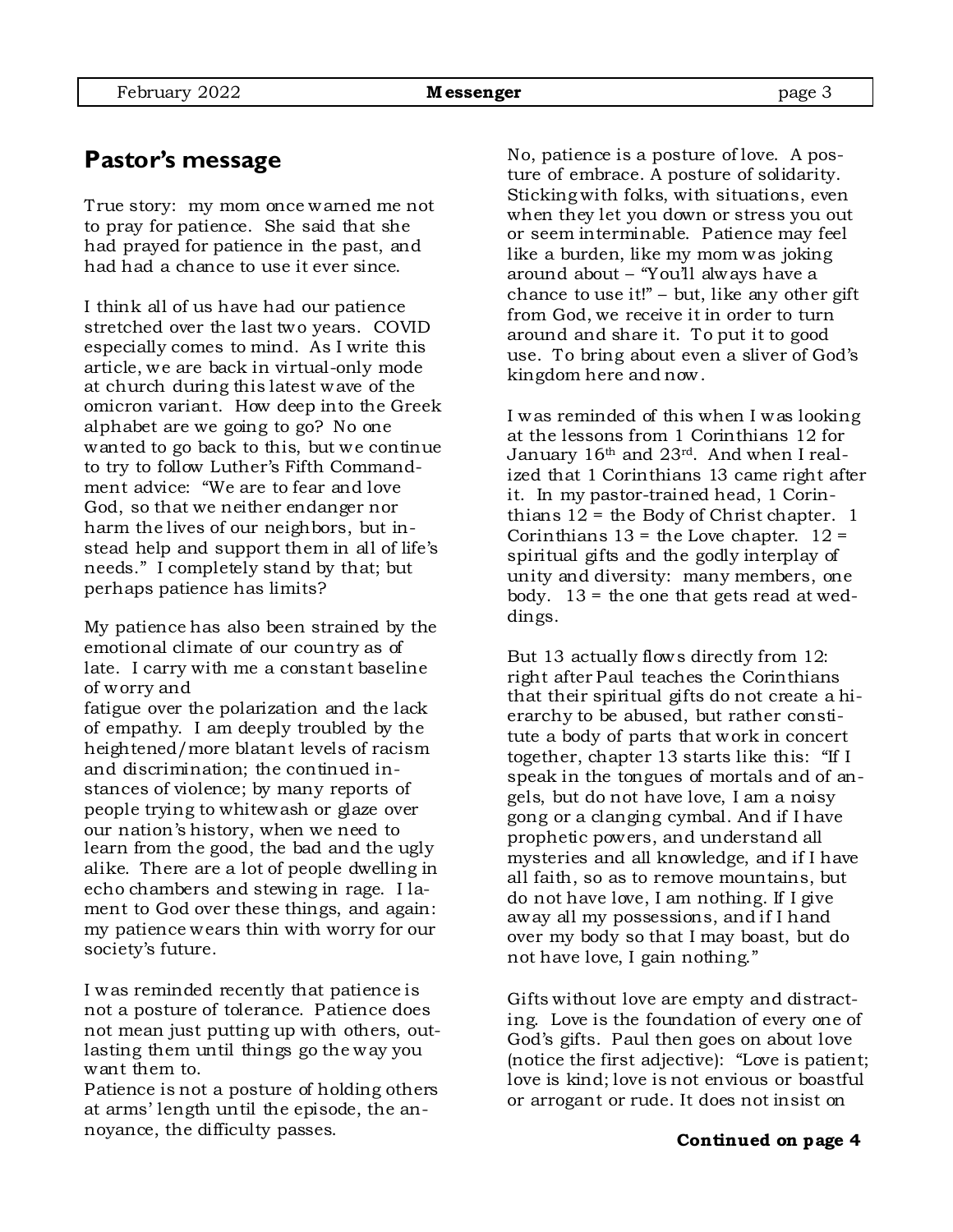#### **Pastor's message Continued from page 3**

its own way; it is not irritable or resentful; it does not rejoice in wrongdoing, but rejoices in the truth. It bears all things, believes all things, hopes all things, endures all things."

To be patient with others – whether over COVID restrictions or differing opinions – is a posture of love. To bear all things – especially in the pursuit of working against injustice – is a posture of love, and a witness. To endure all things in Christ's name is holy, a cruciform posture of love.

I still respect mom's caution not to pray for patience – after all, one must be careful what one wishes for, right? However, I *will* surely pray for God to adjust my posture.

In Christ, **Pastor Ryan** 

### **MCEF News**



- The month of December saw an increase in numbers: 96 households were provided assistance with food. Donations were very generous for holiday bags.
- Current needs are mayon naise, catsup and jellies.
- Spring and summer clothing will be accepted beginning in March.
- February is dental health month and donations of toothbrushes and toothpaste are appreciated.

Thank you for your continued support. For more information, go to 4mcef.com.

- **Gladys Hubert**

### **CFFY: Christian Formation For You**



Greetings Messiah Lutheran Family!

With cold weather and a sharp spike of COVID infections, we have curtailed our services and in-person meetings once again. Feels a little like Groundhog's day, (or year perhaps) and is appropriate to the month of February.

Also appropriate to this month is the theme of "Love", celebrated on Valentine's day, February 14th. While society emphasizes romantic love and encourages the giving of flowers, candy and jewelry, this is but one expression of love. As followers of Christ Jesus, we have been shown the penultimate example of unconditional, sacrificial love.

The world is weary of this new normal, wherein this ever-evolving virus interrupts what we would like to do with our time, broadly characterized as "gathering together." In this moment, we are showing love to one another by doing what is humanly possible to protect one another from spreading the contagion.

With hope that we will be back together soon, please join us on Sunday mornings for Sunday school. **W endy DeGraff** and **Lois Schroeder** lead our school aged children in the Whirl, a series that follows the lectionary. **Becky Collie** leads the Youth, middle & high school ages and will be delving into the Parables. **Pastor Ryan**  leads the Adults, currently studying different religions using Our Neighbors Faith. Women's Bible Study meets on the second and fourth Wednesday of the month and is continuing to watch and discuss *The Chosen*.

Love & Peace **Anita Philp**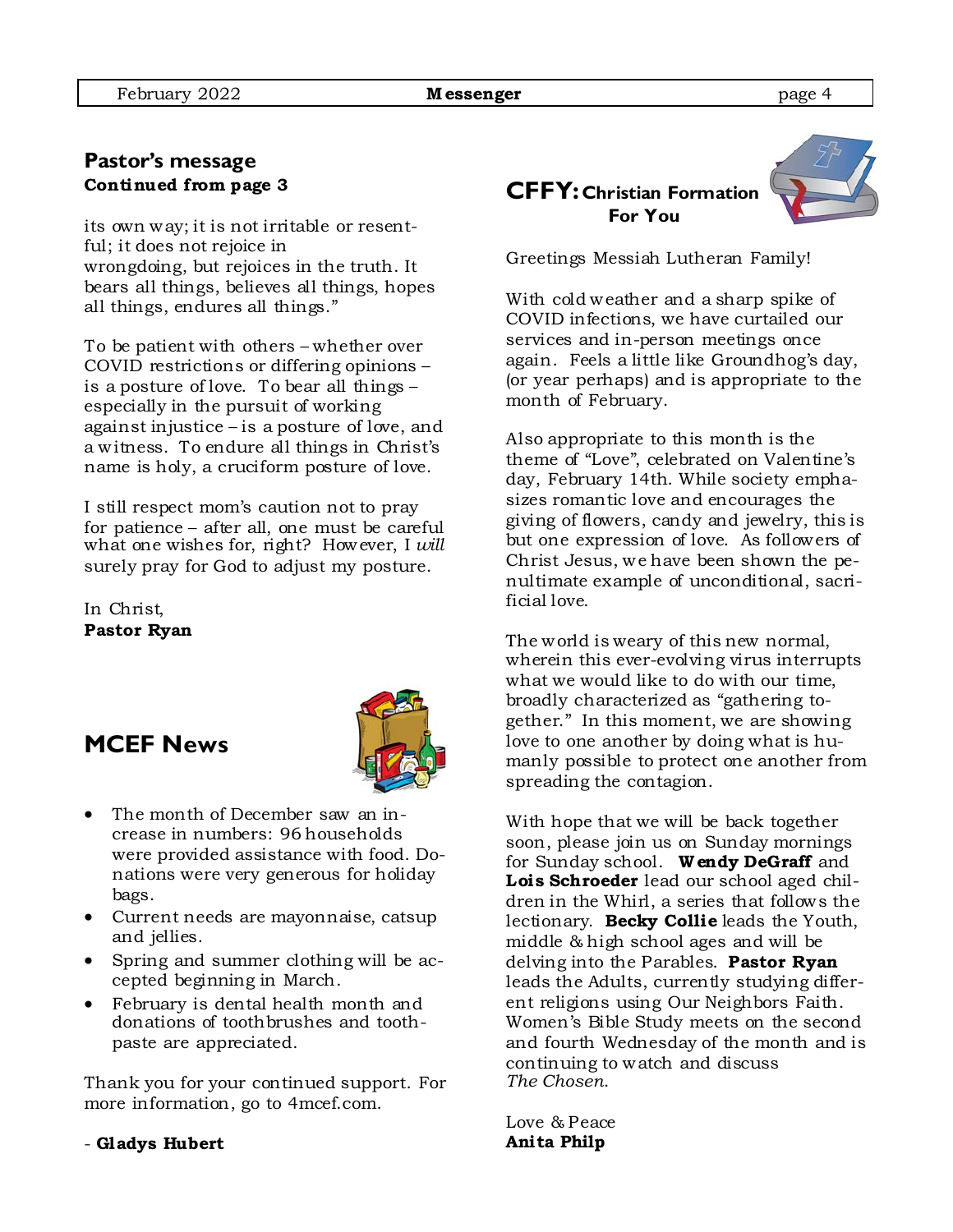| February 2022 |                      |  |           |  |  |   |
|---------------|----------------------|--|-----------|--|--|---|
| s             |                      |  | T W T F   |  |  | S |
|               |                      |  | 1 2 3 4 5 |  |  |   |
|               | 6 7 8 9 10 11 12     |  |           |  |  |   |
|               | 13 14 15 16 17 18 19 |  |           |  |  |   |
|               | 20 21 22 23 24 25 26 |  |           |  |  |   |
| 27 28         |                      |  |           |  |  |   |
|               |                      |  |           |  |  |   |

- 1
- 6 10:45 AM Messiah Lutheran: Worship Service - remote \*
- 13 9:15 AM Christian Formation 10:45 AM Messiah Lutheran: Worship Service
	- 12 noon Annual Reporting Meeting
- 15 6:15 PM Council Meeting
- 20 9:15 AM Christian Formation 10:45 AM Messiah Lutheran: Worship Service
- 21 President's Day (Office Closed)
- 27 TRANSFIGURATION SUNDAY 9:15 AM Christian Formation 10:45 AM Messiah Lutheran: Worship Service

#### 28

March

- 1
- 2 ASH WEDNESDAY

\* Remote services will be broadcast LIVE on our Facebook page and recorded for later access via our YouTube channel

### *Watch the messiahmech.com website and Facebook pages for any updates and changes*





- 2 **Taylor Starrett**
- 7 **Jean M artin**
- 21 **Victoria Gustafson**
- 23 **Grace Anderson**

If you would like YOUR birthdays & anniversary included in the newsletter, please call **Davina** (746-7134) or send an email to messiahmech@gmail.com.



### **Beyond candy hearts and roses**

The first half of February seems dominated by pink and red, cards and candy. But people not in a loving romantic relationship can sometimes feel left out of the festivities. Of course, all people need love — and certainly love is not limited to the romantic kind. Author Leo Buscaglia, who became known as "Dr. Love" for writing about the topic, said, "Too often we underestimate the power of a touch, a smile, a kind word, a listening ear, an honest compliment or the smallest act of caring, all of which have the potential to turn a life around."

Jesus taught that loving one another is second only in importance to loving God (Matthew 22:37-40), and that when we love one another, God lives in us (1 John 4:12). There are so many ways to do that — beyond candy hearts and roses! But Valentine's Day is as good a reminder as any.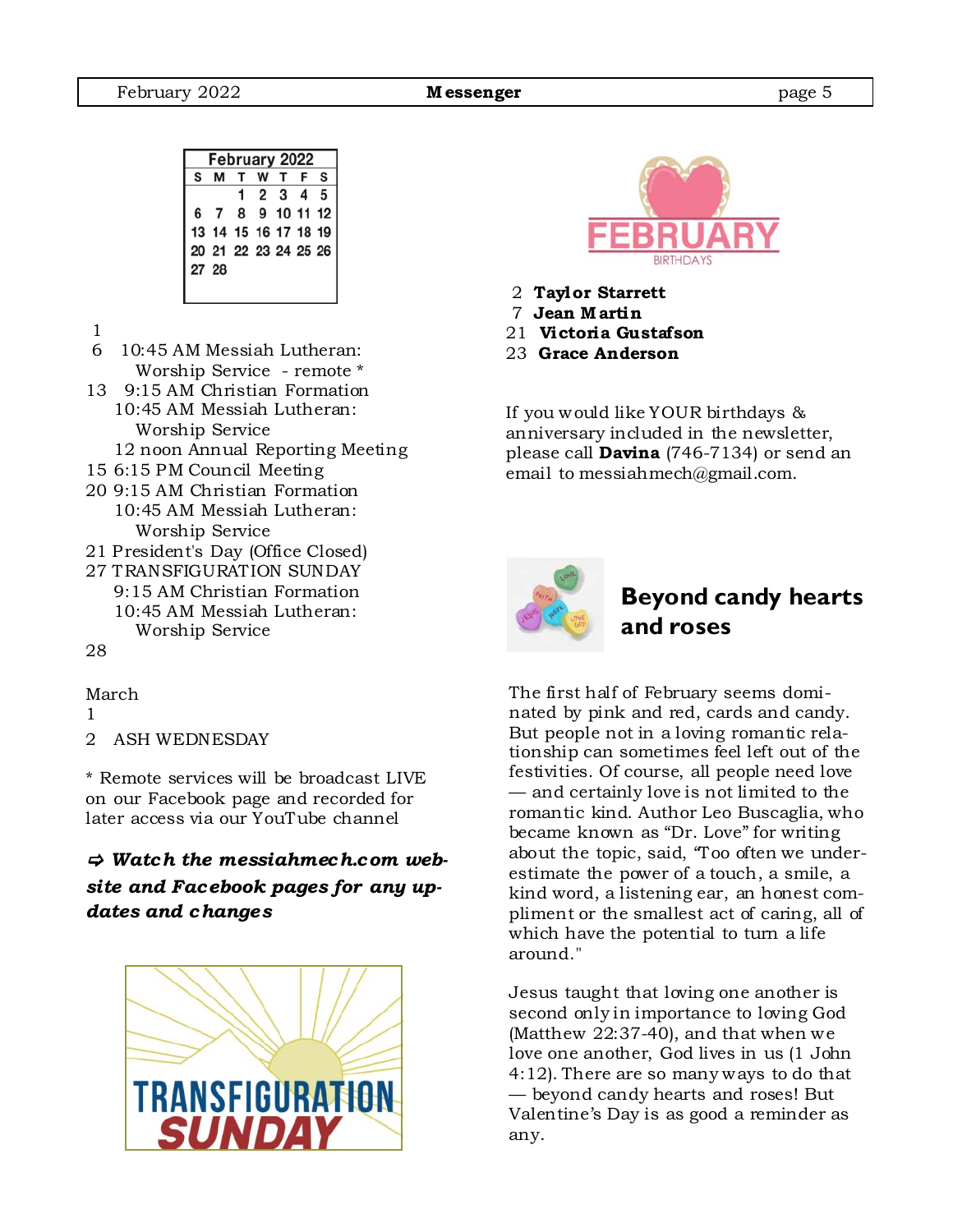# **We pray for each other:**

**Debbie Anton; Annette Buckholtz; Bruce Carr; Johnnie Collie; Adam Dworak, Sr.; Bonnie Dworak; Jackie Garbett; Steve & Sue Gilnett; Karen Jones; Ruth Schroeder, Ken Whirley.** 

### **We pray for our extended family and neighbors:**

**Dw ayne Collie**, Johnnie's brother; **Griffin Deere,** brother of Leroy Deere; **Family & Friends of Roger Sabanosh,**  cousin of Karen Morris; **Ken & Dee Schroeder**, brother and sister-in-law of Roger; **Tim Schroeder,** Roger's nephew; **Sandy Siler**, grandmother of Emily Gunn; **Tyson**, grandson of Erna Jung.

**Our veterans, their fellow soldiers & their w aiting families; All law enforcement, firefighters and first responders; The people and pastor, Rev. Katherine of All Soul s Episcopal & our shared ministry; All those affected by COVID, in all areas of life, and for a w ay forward; Hospital s, nursing homes, & other health care facilities; The CDC and other medical researchers and scientists; Schools, workplaces, government institutions and municipal agencies; All those impacted by acts of violence, at home and abroad; For all who travel; All those persecuted in any way for their faith in Christ, especially in Saudi Arabia, M yanmar, Sudan, and Iraq.1** 

**<sup>1</sup>**Open Doors World WatchList 2021 http://www.opendoorsusa.org

*\*The current prayer list was reset on January 1 to begin the first quarter. Please contact Davina with names that need to remain on the list. Email her at MessiahMech@gmail.com or phone 746- 7134 with your requests.* 

## **Words of Evangelism**

"Evangelism is not a professional job for a few trained men, but is instead the unrelenting responsibility of every person who belongs to the company of Jesus."

- D. Elton Trueblood





 **Follow us on** 

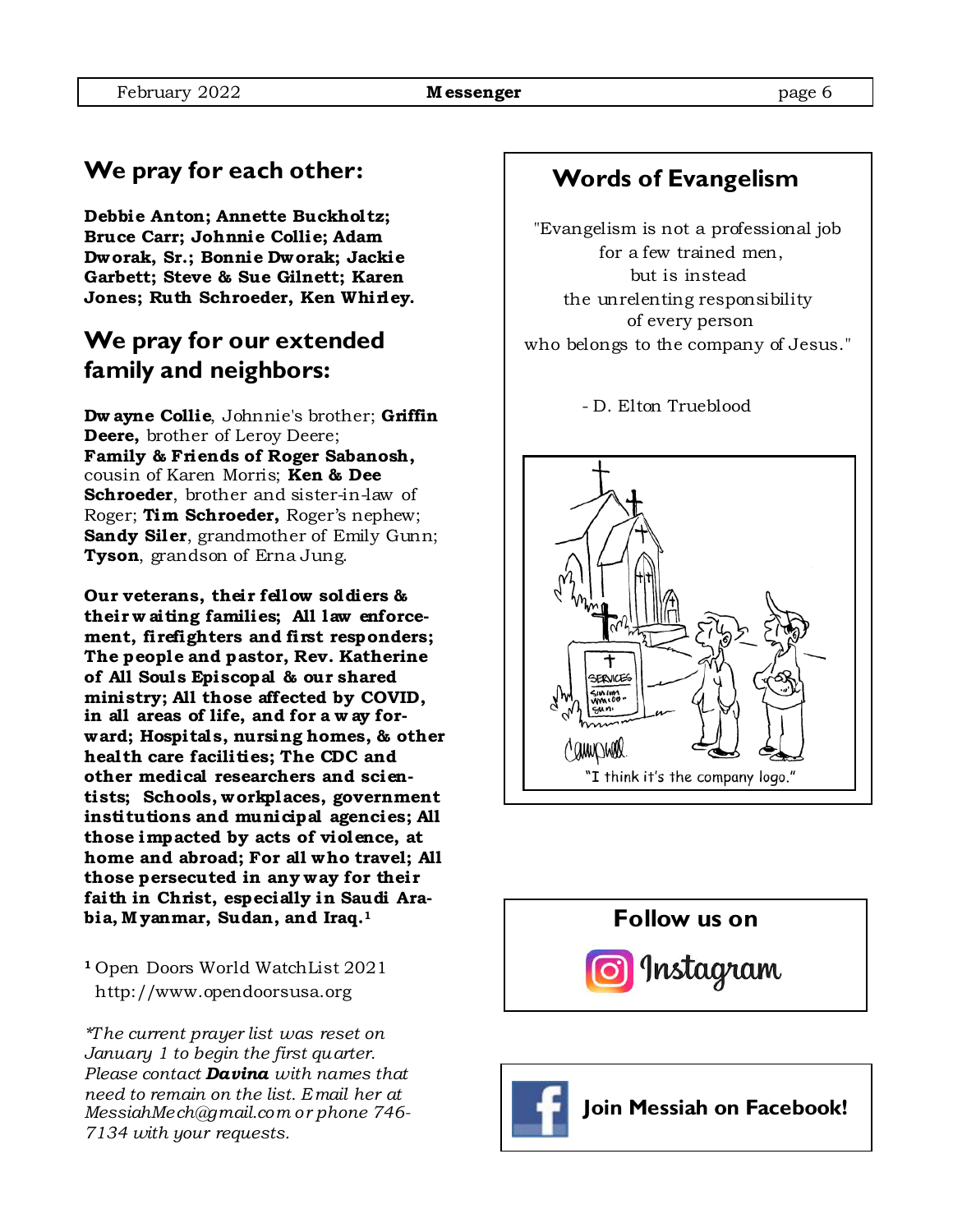

- reduce to low. Simmer about 20 minutes, until barley is tender. Serve with parmesan cheese.
- 4. Place the card atop the lid. Screw on the canning ring to keep it in place.



Answer: deeply, covers, sins, hospitality, grunbling, gift, serve, grace